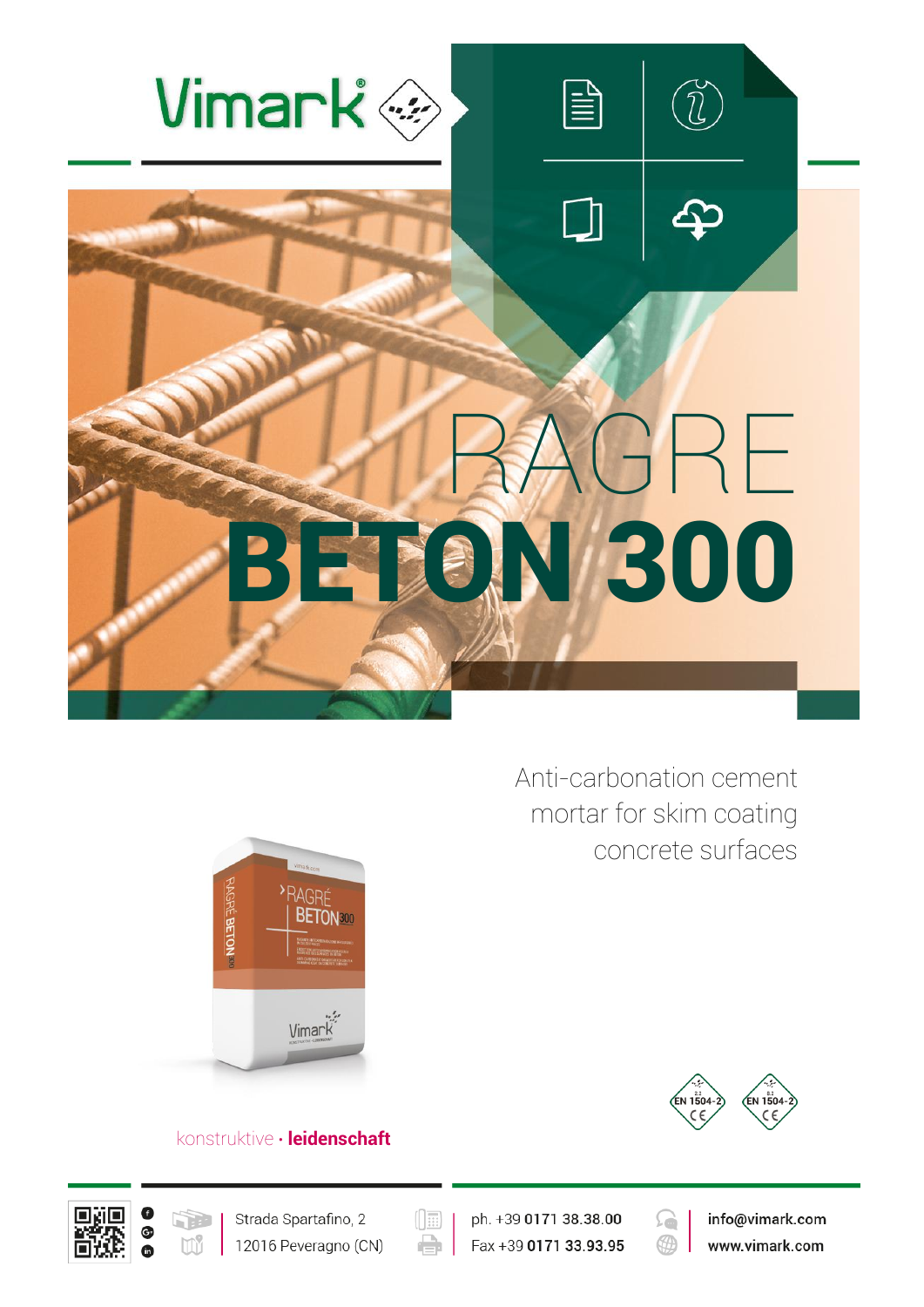

|  | 01.2016 © Vimark | $\rightarrow$ 213 |  |
|--|------------------|-------------------|--|
|--|------------------|-------------------|--|

| <b>PRODUCT</b><br><b>DESCRIPTION</b>                   | RAGRE BETON 300 is a fibre-reinforced cement based mortar for skim coating and<br>levelling concrete surfaces and prestressed concrete objects. This product is specific for<br>protecting reinforced concrete structures that are exposed to the aggression of chemical<br>and environmental agents from carbonation leaving a final smooth finish.<br>It allows to level with one or more coats of 2 to 8 mm any irregularities on both indoor and<br>outdoor substrates.<br>Due to its remarkable bonding capacity and mechanical strength, it can be covered with all<br>types of decorative and protective claddings including heavy materials such as glass<br>mosaics and ceramic tiles or protective epoxy and polyurethane coatings. It is also<br>suitable as a protective skim coating for restoring degraded concrete.                                                                                                                                                                          |
|--------------------------------------------------------|-------------------------------------------------------------------------------------------------------------------------------------------------------------------------------------------------------------------------------------------------------------------------------------------------------------------------------------------------------------------------------------------------------------------------------------------------------------------------------------------------------------------------------------------------------------------------------------------------------------------------------------------------------------------------------------------------------------------------------------------------------------------------------------------------------------------------------------------------------------------------------------------------------------------------------------------------------------------------------------------------------------|
| <b>COMPOSITION</b>                                     | RAGRE BETON 300 is a premixed product based on special hydraulic binders, siliceous<br>and calcareous aggregates, fibres and specific additives that improve the quality of the<br>product in terms of bonding and workability.                                                                                                                                                                                                                                                                                                                                                                                                                                                                                                                                                                                                                                                                                                                                                                             |
| MIXING<br><b>AND APPLICATION</b>                       | Mix a 25 kg bag of RAGRE BETON 300 with approx. 6.5-7.0 litres of clean water using an<br>electric mixer until homogeneous and lump-free. Leave to rest for about 5' minutes before<br>applying. The prepared product is usable for about 1 hour. Do not add water or mix to use<br>again after this period.<br>Before the skimming coat is applied, the substrates must be prepared via milling or hydro<br>demolition to remove any degraded parts.<br>Remove any oxidation from steelwork by manual or mechanical cleaning and protect by<br>applying the passivating mortar VIMAPASS. Eliminate all traces of dust, oil, grease and<br>other substances. Wet the substrates and apply the skim coating using a large trowel in<br>horizontal and vertical strokes to the entire surface until level.<br>Apply the final coating with a minimum and constant thickness and finish with a sponge<br>trowel to get a smooth finish. Apply decorative paint or wallpaper once the product has<br>weathered. |
| <b>INDICATIVE</b><br><b>AMOUNTS</b><br><b>REQUIRED</b> | 1.5 kg per $m^2$ per mm of thickness.                                                                                                                                                                                                                                                                                                                                                                                                                                                                                                                                                                                                                                                                                                                                                                                                                                                                                                                                                                       |
| <b>COLOUR</b>                                          | Grey.                                                                                                                                                                                                                                                                                                                                                                                                                                                                                                                                                                                                                                                                                                                                                                                                                                                                                                                                                                                                       |
| <b>PACKAGING</b>                                       | 25 kg bags on disposable 1575 kg pallet (63 bags) protected by waterproof plastic wrap.                                                                                                                                                                                                                                                                                                                                                                                                                                                                                                                                                                                                                                                                                                                                                                                                                                                                                                                     |
| <b>STORAGE</b>                                         | 12 months in original intact packaging and stored in a dry place.                                                                                                                                                                                                                                                                                                                                                                                                                                                                                                                                                                                                                                                                                                                                                                                                                                                                                                                                           |
| <b>RECOMMENDATIONS</b>                                 | Do not apply at temperatures below + 5°C, in strong wind, rain or in direct sunlight. In<br>summer, the temperature must not exceed + 35°C when the product is applied.<br>Do not apply to frozen, dusty, unstable or crumbling substrates.<br>Apply in layers from 2 to 8 mm thick.                                                                                                                                                                                                                                                                                                                                                                                                                                                                                                                                                                                                                                                                                                                        |



000

12016 Peveragno (CN)

ph. +39 0171 38.38.00  $\oplus$ Fax +39 0171 33.93.95



info@vimark.com www.vimark.com